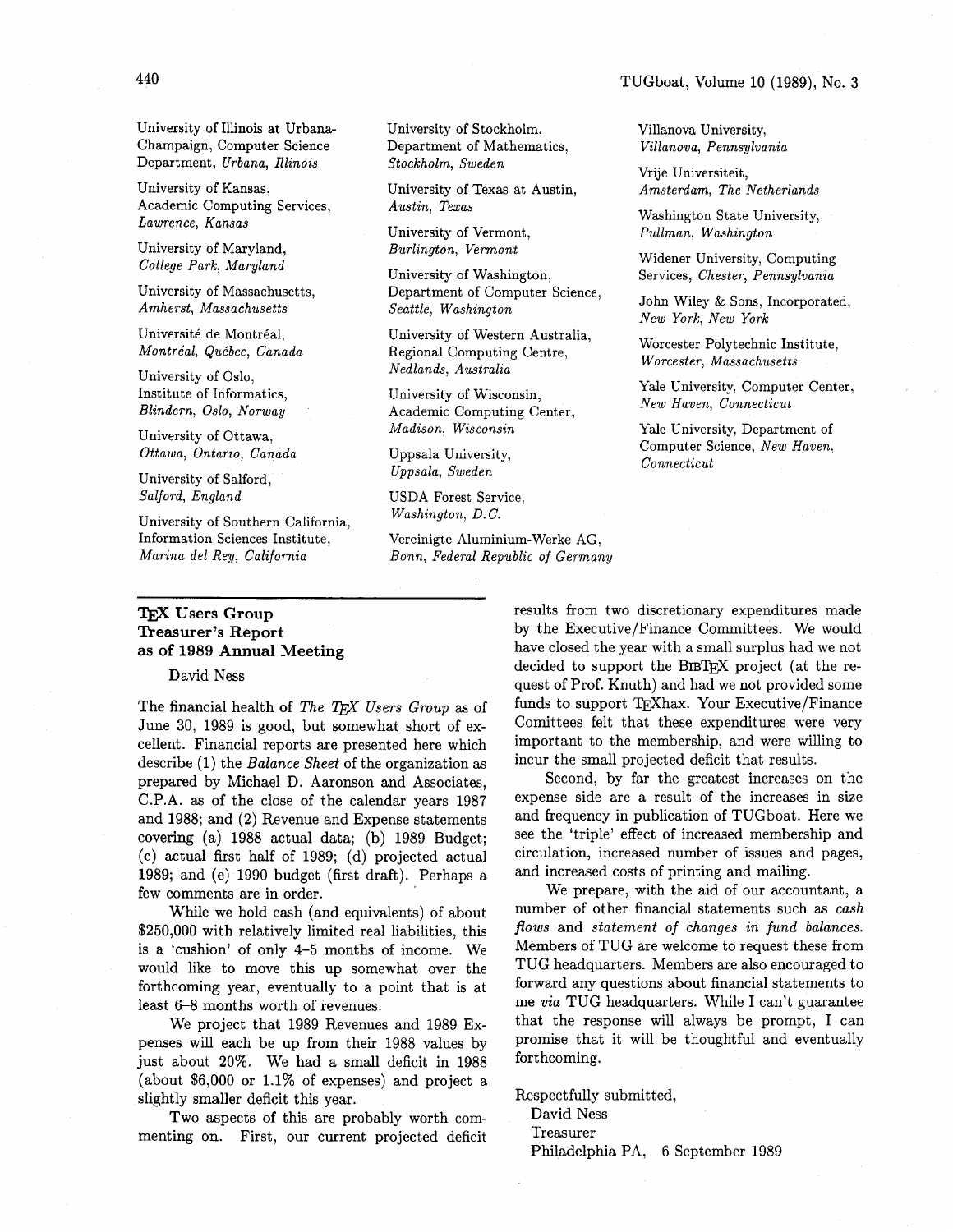## TEX Users Group

Balance Sheets (unaudited)

December 31, 1987 and 1988

### Prepared by Michael D. Aaronson and Associates, C.P.A

#### ASSETS

|                                  | Dec. 31, 1987 | Dec. 31, 1988 |
|----------------------------------|---------------|---------------|
| Current assets                   |               |               |
| Cash                             | 211,835<br>S. | S<br>65,307   |
| Certificates of deposit          | 100,000       | 207,505       |
| Accounts receivable <sup>1</sup> | 16,773        | 29.194        |
| Inventory <sup>2</sup>           | 15,186        | 25,002        |
| Prepaid insurance                |               | 1,729         |
| Total current assets             | 343,794       | 328,737       |
| Property and equipment           |               |               |
| Office furniture and equipment   | 2,460         | 17,568        |
| Computer software and equipment  |               | 21,885        |
|                                  | 2,460         | 39,453        |
| Less accumulated depreciation    | (1,476)       | (5,657)       |
| Net property and equipment       | 984           | 33,796        |
| Other assets                     |               |               |
| Rent and utility deposits        |               | 1,880         |
| Total other assets               |               | 1,880         |
| TOTAL ASSETS                     | 344,778       | 364.413<br>S  |

#### LIABILITIES AND FUND BALANCES

| Current liabilities                        |              |             |
|--------------------------------------------|--------------|-------------|
| Accounts payable                           | \$<br>19,846 | \$<br>5,924 |
| Accrued payroll and payroll taxes payable  | 1,454        | 3.697       |
| Accrued vacation payable                   | 5,513        | 4,896       |
| Accrued pension expense                    | 0            | 7,071       |
| Other payables <sup>3</sup>                | 7,486        | 7,486       |
| Deferred income <sup>4</sup>               | 56,200       | 88.267      |
| Total current liabilities                  | 90,499       | 117,341     |
| Total liabilities                          | 90,499       | 117,341     |
| Commitments and contingencies <sup>5</sup> |              |             |
| Fund balances <sup>6</sup>                 |              |             |
| Property and equipment funds               | 984          | 33,796      |
| Unrestricted funds                         | 253,295      | 213,276     |
| Total fund balances                        | 254.279      | 247,072     |
| TOTAL LIABILITIES AND FUND BALANCE         | 344,778      | 364,413     |

 $^{\rm 1}$  TUG uses the specific identifying method in identifying potential bad debts. No receivables were considered uncollectible at December 31. 1988.

Inventory consists of books, past issues of TUGboat, software, and other materials both purchased and created inhouse. Inventory is valued at average cost based on the FIFO method of evaluation.

Other payables consists of pre-1988 tax sheltered annuity payroll deductions for a staff member which cannot be deposited with a pension agent until TUG's tax exempt status is determined (see also Note 5 to the financial statements).

<sup>4</sup> Deferred income consists of cash collected in the current period applicable to membership dues or course registrations for the subsequent year.

a) Commitments: Operating lease - space rental: TUG rents office space under a three year operating lease which expires in May, 1991. Monthly rent is \$800.

b) Contingencies: IRS exempt status: TUG has an application for tax exempt status under Section 501(C)(3) of the Internal Revenue Code pending before the IRS. In November 1988, the IRS denied TUG's application and TUG has filed an appeal. The ultimate disposition of this matter cannot be determined but TUG's management is confident it will be successful in gaining tax exempt status under either section  $501(C)(3)$  or another section of the Code governing exempt organizations. However, should TUG be judged a taxable organization, income taxes would become due and payable. No provision in these financial statements has been made for this contingent liablility.

6 Prior to January 1, 1988, TUG kept its books on a cash basis. Fund balances consisted of cash in bank accounts, on hand, and certificates of desposit. An accrual basis balance sheet as of December 31, 1987 consisting of estimated asset and liability accounts was established from an examination of TUG's financial records as of that date for the purposes of facilitating the change in accounting method to the accrual basis as of January 1, 1988.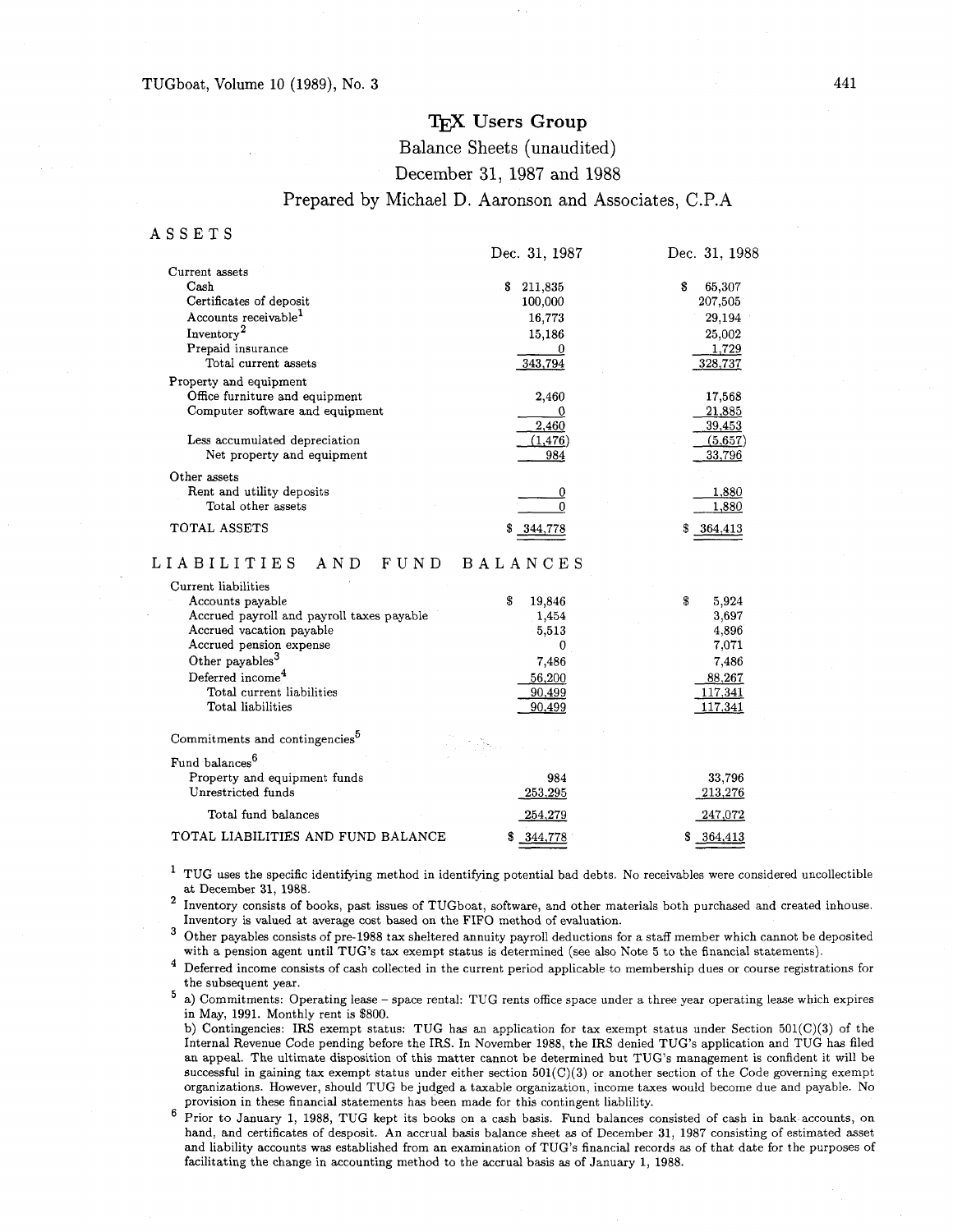# **Users Group**

# 1989 Revenue and Expense Statement January  $1 -$  June 30 with projections and comparisons

## REVENUE

|                                    | Actual<br>1988 | <b>Budget</b><br>1989 | Actual<br>1st half 1989 | Projected<br>1989 | <b>Budget</b><br>1990 |
|------------------------------------|----------------|-----------------------|-------------------------|-------------------|-----------------------|
| Membership Income                  |                |                       |                         |                   |                       |
| Individual                         | S<br>81,727    | \$<br>106,500         | S<br>58,748             | 113,000<br>\$     | 127,500<br>s          |
| Institutional-educational          | 31,195         | 38,000                | 25,165                  | 48,000            | 54,000                |
| Institutional—noneducational       | 16,121         | 22,000                | 3,437                   | 6,500             | 7,500                 |
|                                    | 129,113        | 166,500               | 87,350                  | 167,500           | 189,000               |
| Annual Meeting and Course Income   |                |                       |                         |                   |                       |
| Meeting                            | 34,080         | 40,000                | 15,116                  | 44,000            | 42,000                |
| Regional courses                   | 63,577         | 60,000                | 61,437                  | 94,000            | 103,500               |
| In-house courses                   | 65,017         | 50,000                | 32,060                  | 37,000            | 44,500                |
|                                    | 162,674        | 150,000               | 108,613                 | 175,000           | 190,000               |
| Sales Income                       |                |                       |                         |                   |                       |
| Resale of books                    | 116,372        | 140,000               | 56,981                  | 126,500           | 139,000               |
| Resale of software                 | 21,342         | 30,000                | 21,430                  | 47,500            | 52,000                |
| In-house publications and software | 36,837         | 40,000                | 22,326                  | 49,500            | 59,500                |
| Video tape rental                  | 1,600          | 3,000                 | 800                     | 1,500             | 1,500                 |
| Back issues                        | 18,471         | 20,000                | 93151                   | 21,000            | 25,000                |
| Shipping and handling fees         | 9,616          | 16,000                | 4,547                   | 10,000            | 10,500                |
| TFX and Metafont drawings          | 891            | 1,000                 | $\bf{0}$                | 0                 | $\bf{0}$              |
|                                    | 205,129        | 250,000               | 115,415                 | 256,000           | 287,500               |
| Other Income                       |                |                       |                         |                   |                       |
| Advertising                        | 21,985         | 37,000                | 18,560                  | 37,000            | 40,500                |
| Mailing lists                      | 1,746          | 2,000                 | 1,113                   | 2,000             | 2,000                 |
| Contributions                      | 9,233          | 10,000                | 3,584                   | 6,500             | 6,500                 |
| Promotional items                  | 1,523          | 2,000                 | 0                       | 2,000             | 2,000                 |
| Interest                           | 16,162         | 17,000                | 6,542                   | 15,500            | 15,500                |
|                                    | 50,649         | 68,000                | 6,542                   | 63,000            | 66,500                |
| TOTAL REVENUE                      | \$547,565      | \$634,500             | \$341,197               | \$661,500         | \$733,000             |

 $\bar{\tau}$